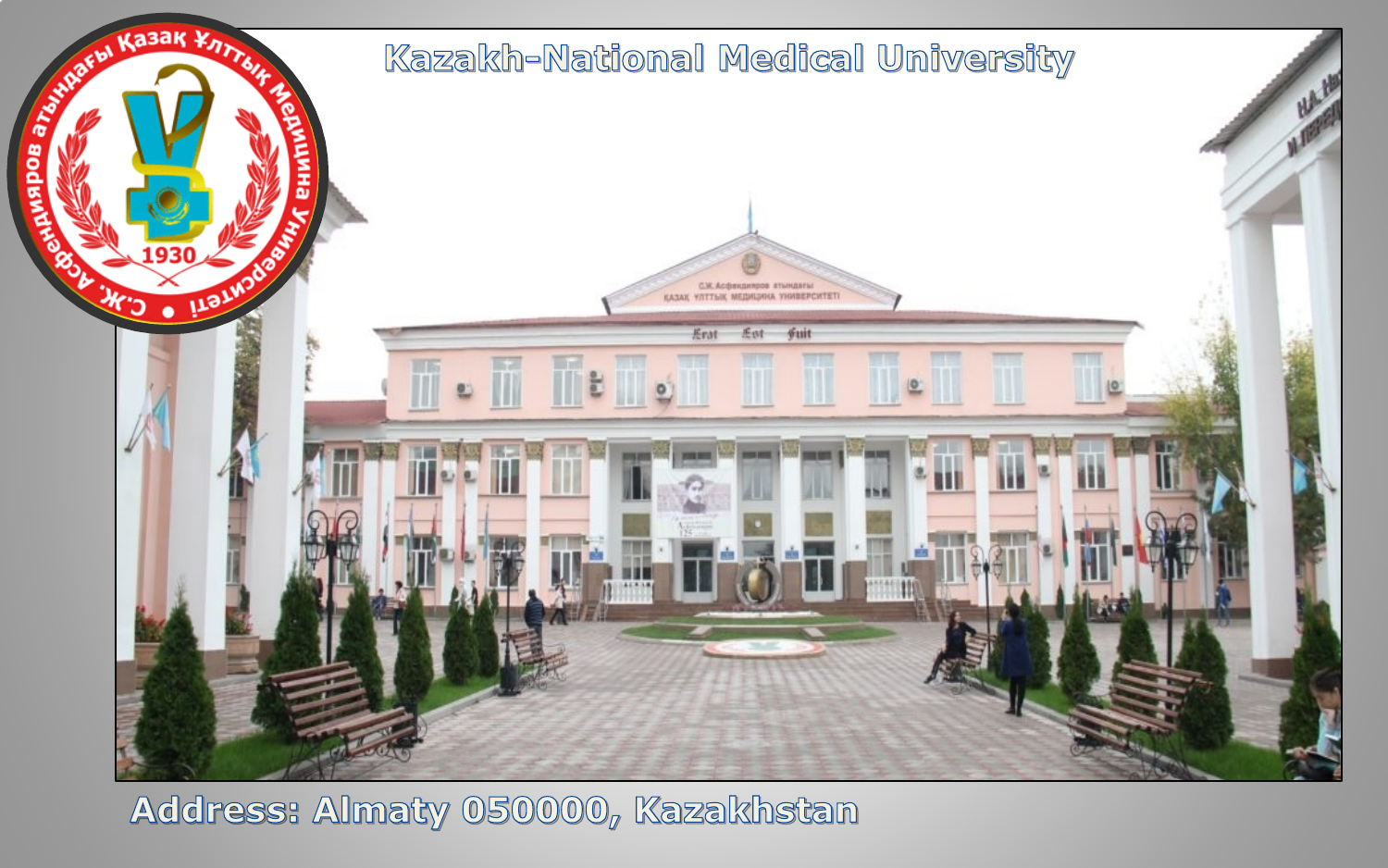# **Bachelor of Medicine**

**\*The BM program includes 5-year full-time study at KAZNMU** International medical school.

 $\cdot$ The BM program is a is an undergraduate program, leading to the awards of Bachelor of medicine, possessing all necessary competencies for professional activity.

 $\cdot$ The program is the foundation for continuing professional education in the internship and residency in the specialties of postgraduate medical education or master's degree program (scientific-pedagogical directions).

\* The BM program's aim is introducing best practices-recognized international medical schools experience into the educational process of Kazakh National medical university and is based on the competence approach.

\* The program was developed with the help and assistance of the Dean of Nazarbayev University School of Medicine professor Massimo Pignatelli and Chair of the Department of Medicine at Nazarbayev University School of Medicine, professor Sandro Vento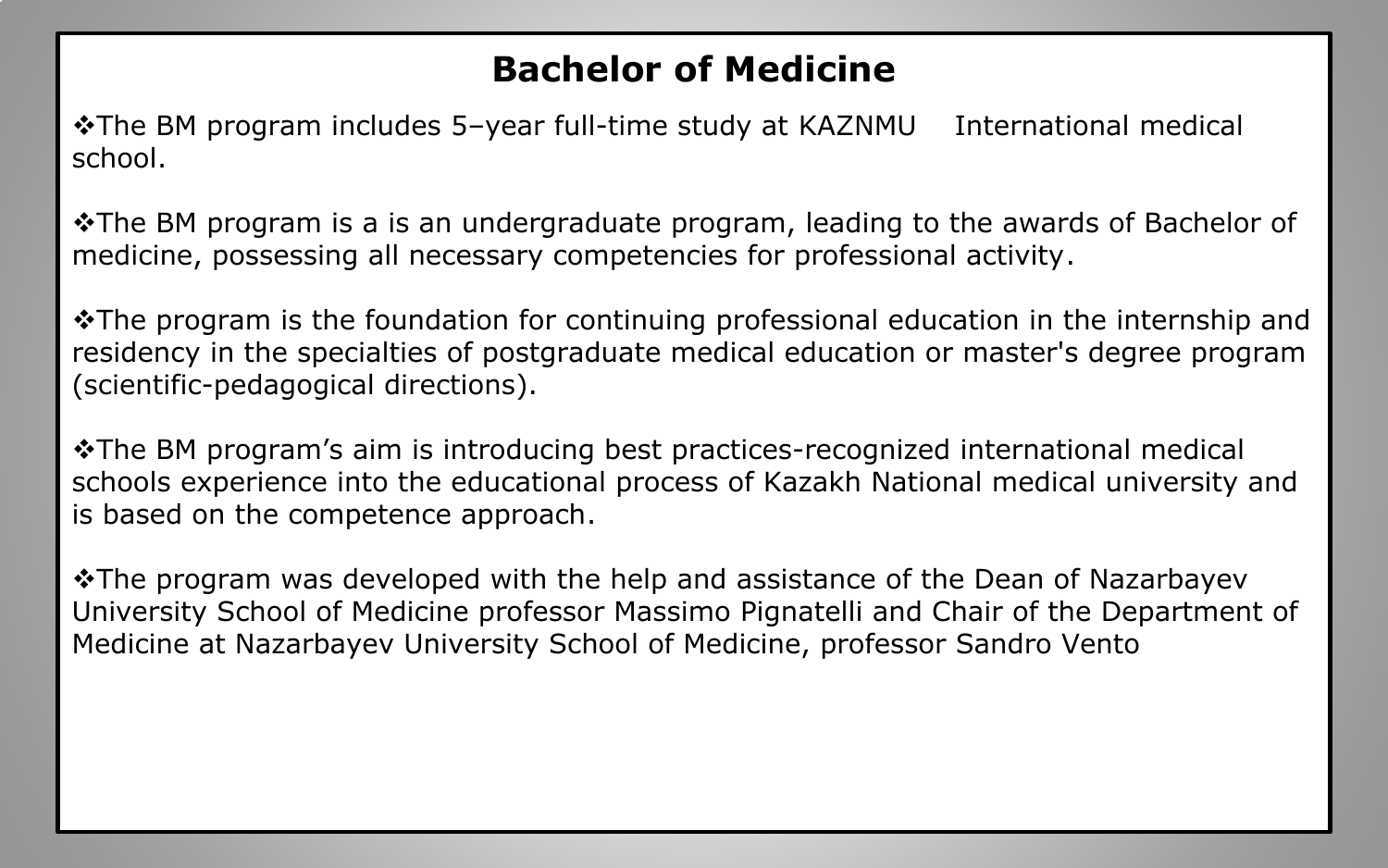# **Program objective:**

Graduation of bachelor of medicine, who will be able to provide diagnostic and therapeutic care to the patient in the case of the most widespread somatic diseases in their typical manifestations in accordance with the principles of evidence-based medicine and modern achievements of medical diagnostic technologies.



#### **Learning outcomes**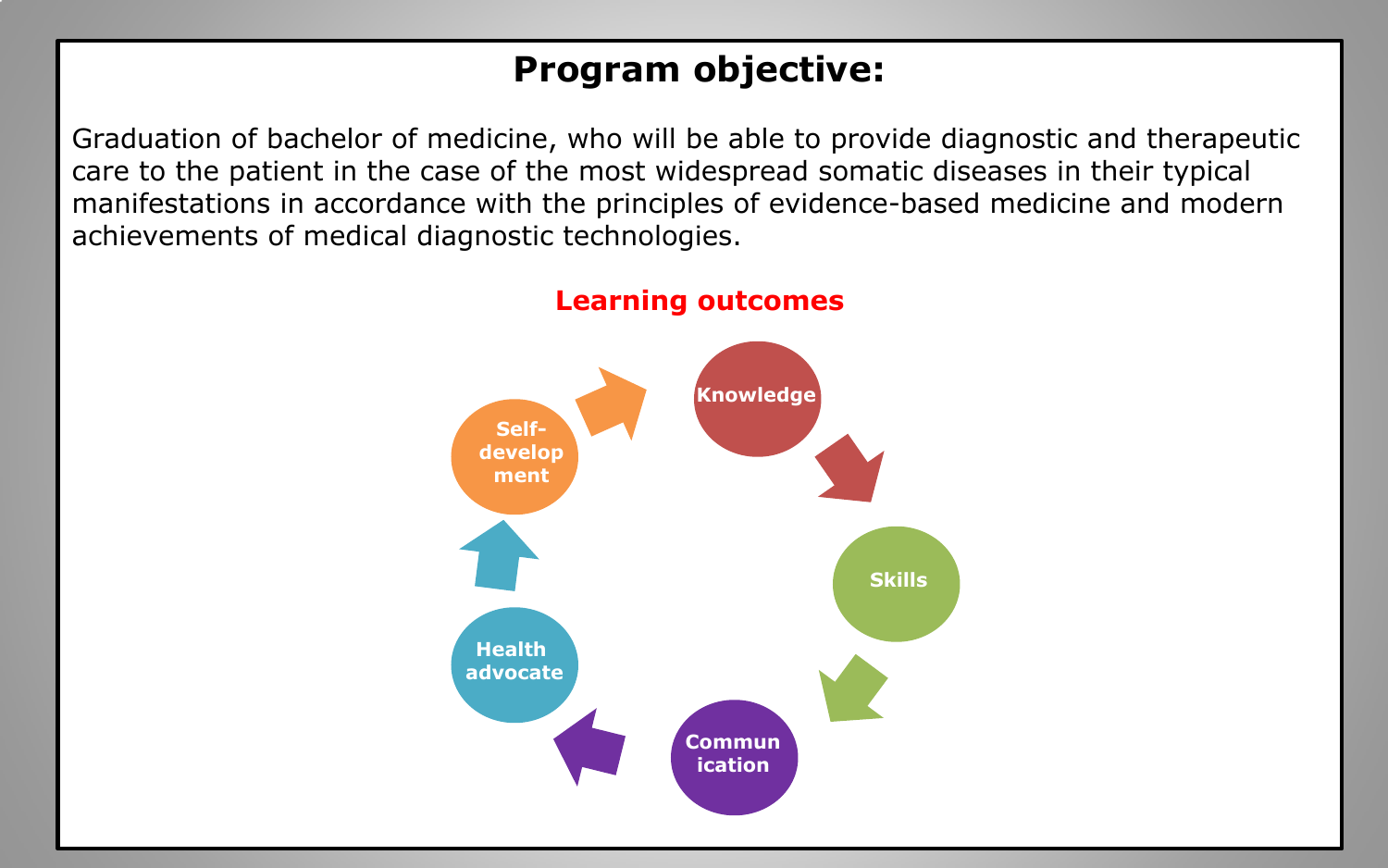## **Learning outcomes: professional knowledge and skills**

 $\Box$  to apply a detailed knowledge about the typical structure and functions of the body at the level of molecules to cells, organs and the whole organism;

 $\Box$  to apply knowledge about the basic pathological processes and biological damage that they cause;

Didentify and interpret the clinical signs and symptoms, data of laboratory and instrumental patients research methods with the most common somatic diseases in their typical manifestations and in the age aspect;

 $\Box$  to provide medical aid for the most common emergency and life-threatening states;

**Quantizal knowledge and skills integration to ensure an individual approach in the treatment** of particular patient;

 $\Box$  to make professional decisions which are based on the analysis of the rationality of diagnosis and the principles of evidence-based medicine;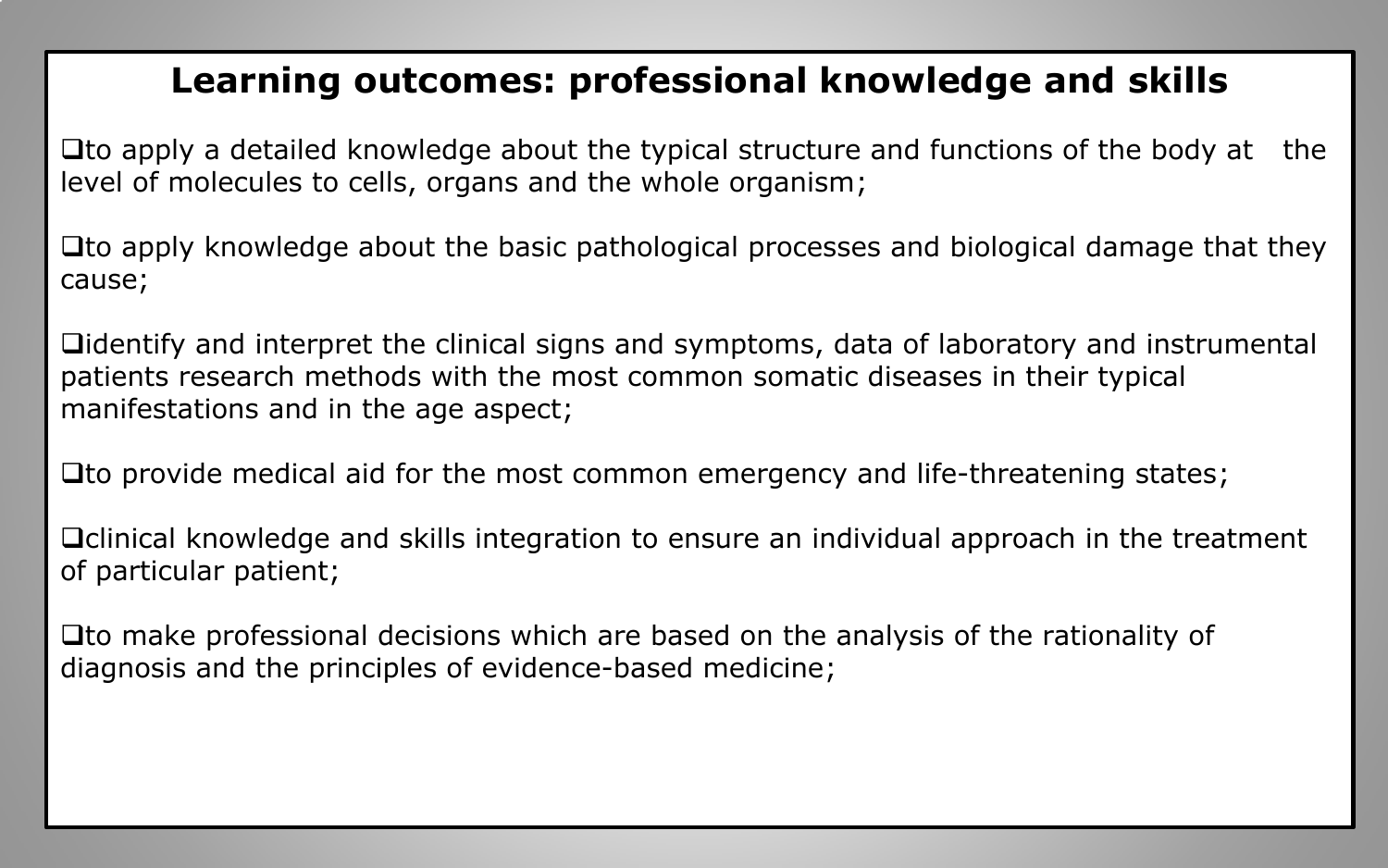#### **Learning outcomes –communication skills**

 $\triangleright$ apply knowledge of the basic principles of human behavior for effective communication and the diagnostic and treatment process in compliance with the principles of ethics and deontology;

 $\triangleright$  apply knowledge of the psychology of the patient, taking into account cultural characteristics and race;

Ødemonstrate skills in team work, organization and management of diagnostic and therapeutic process;

## **Learning outcomes –health advocate**

 $\triangleright$ apply knowledge of the principles and methods of formation of healthy lifestyle, individual and family health, population health;

 $\triangleright$ apply knowledge of the complex factors that determine health and disease prevention

 $\triangleright$ apply knowledge of rights, responsibilities and remedies of physician and patient, including the child as patient in professional activities;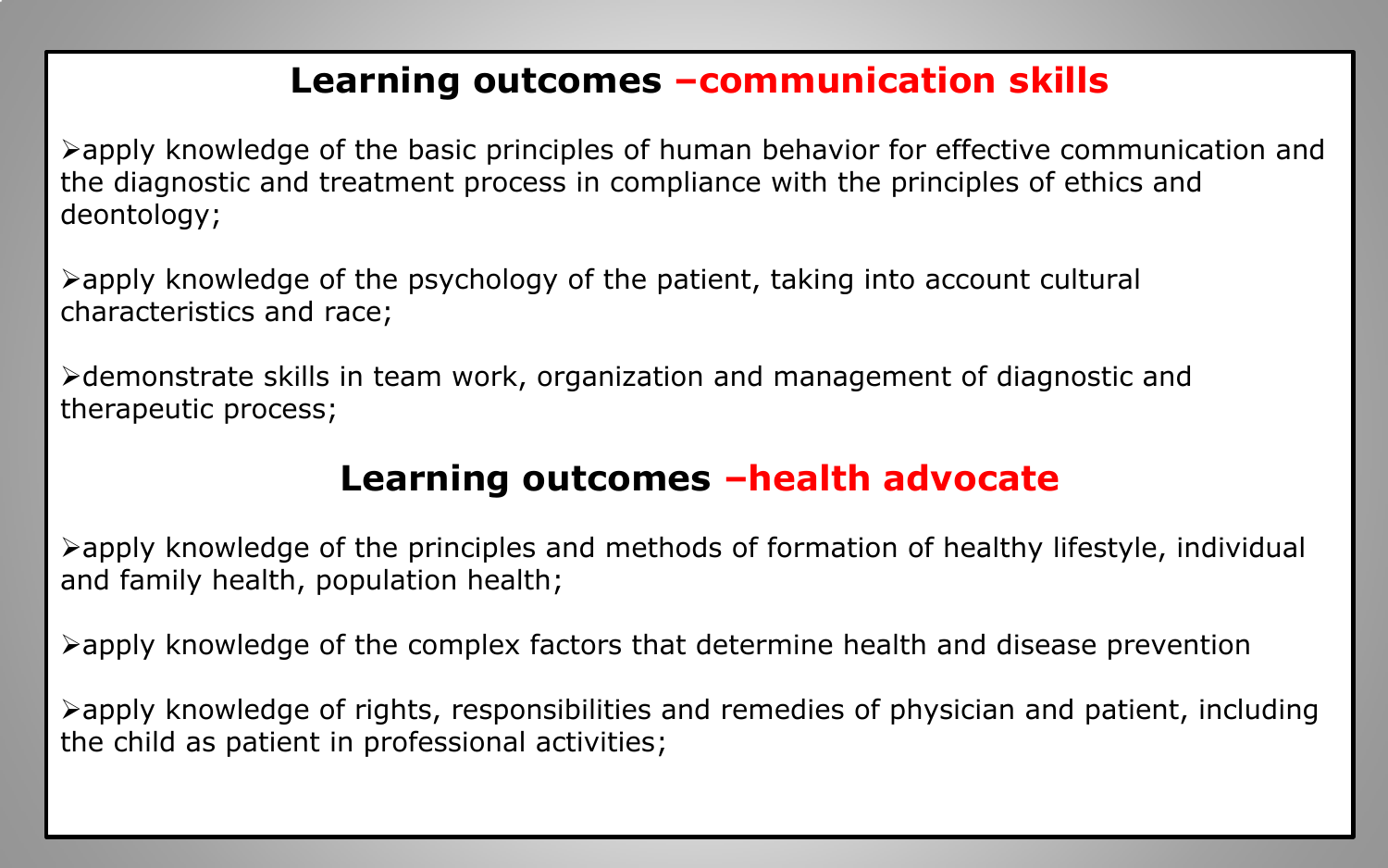#### **Learning outcomes –professionalism and self-development**

 $\triangleright$  to demonstrate commitment to professional values such as altruism, compassion, empathy, responsibility, honesty and adherence to principles of confidentiality;

 $\triangleright$  to demonstrate the need for continuous professional learning and improvement of their knowledge and skills throughout professional activity

 $\triangleright$  to demonstrate skills of research conduction, desire for new knowledge and transfer knowledge to others

#### **1 year**

| <b>Modern history of Kazakhstan</b><br>Kazakh/Russian Foreign language IT |                  |                     |
|---------------------------------------------------------------------------|------------------|---------------------|
| <b>Chemistry Cell Biology</b>                                             |                  | <b>Introduction</b> |
| <b>Biophysics Molecular biology</b>                                       |                  | in profession       |
| <b>Essential</b>                                                          | <b>Essential</b> | <b>Essential</b>    |
| physiology                                                                | anatomy          | histology           |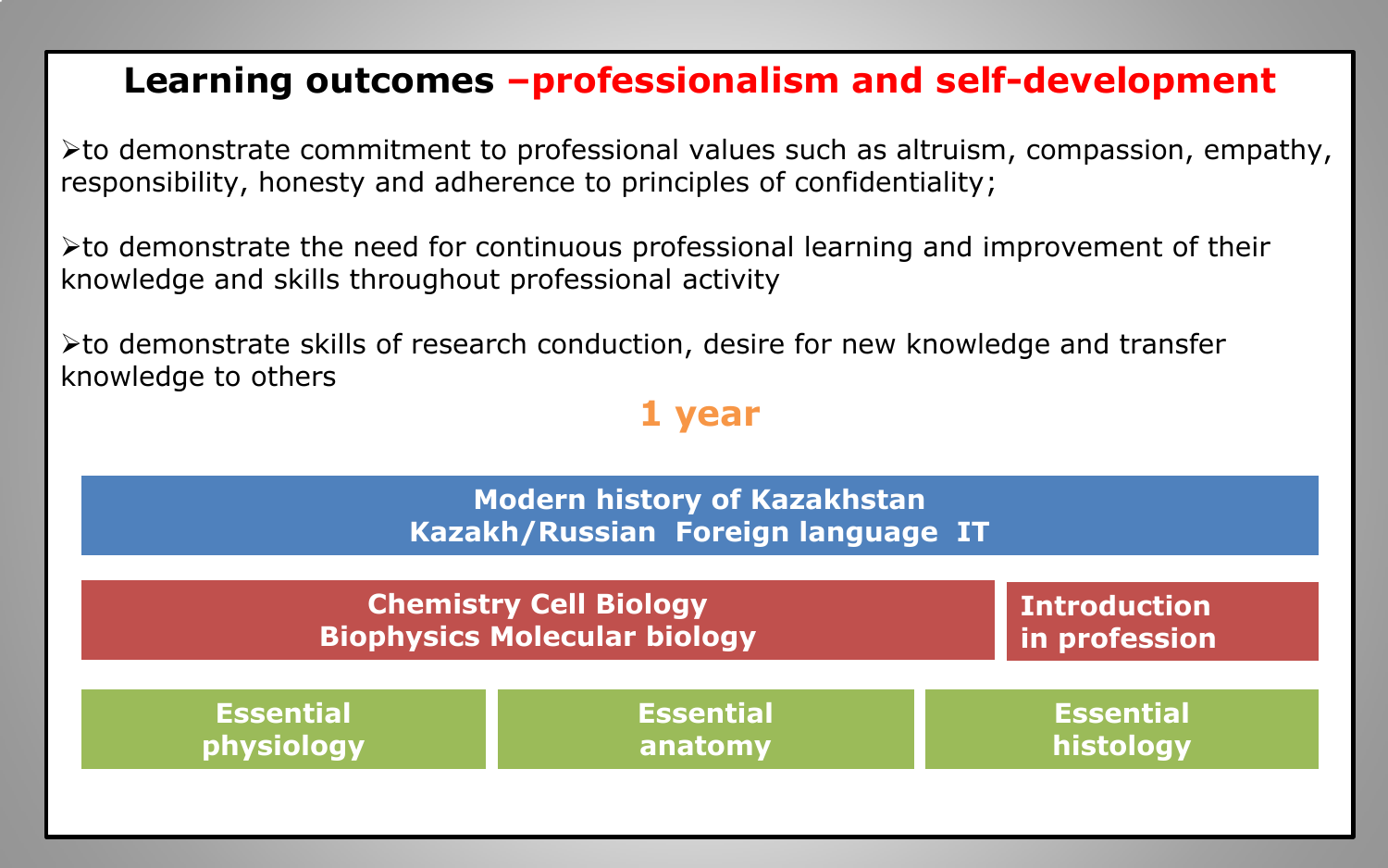**2 year** 

**Modul: anatomy, physiology, histology, visual diagnostic**

> **Modul: pathology, Pharmacology**

**Biochemistry Medical genetics** **Essential immunology Microbiology**

**Behavioristics Medical interview /physical examination**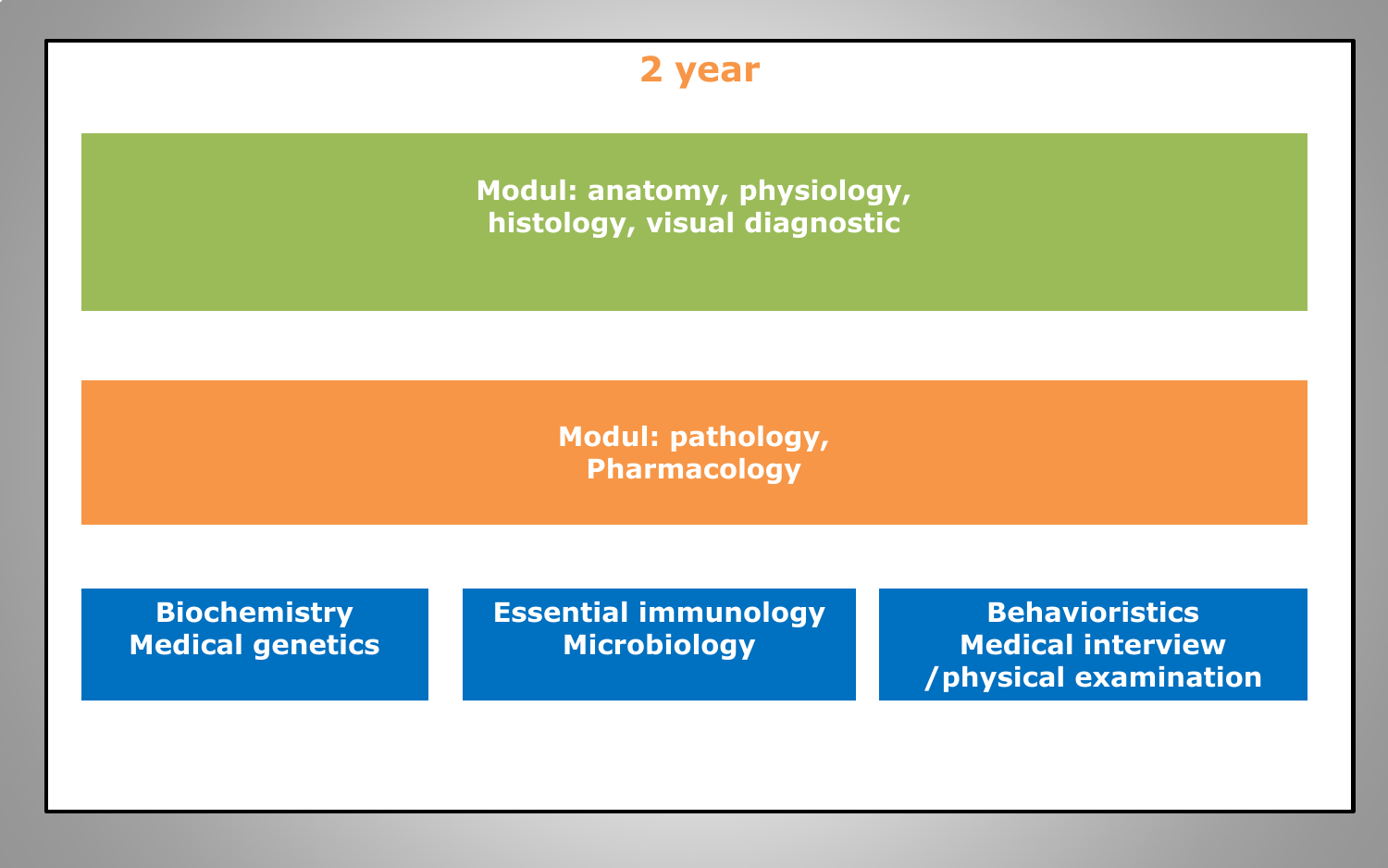#### **Modules organs and systems**

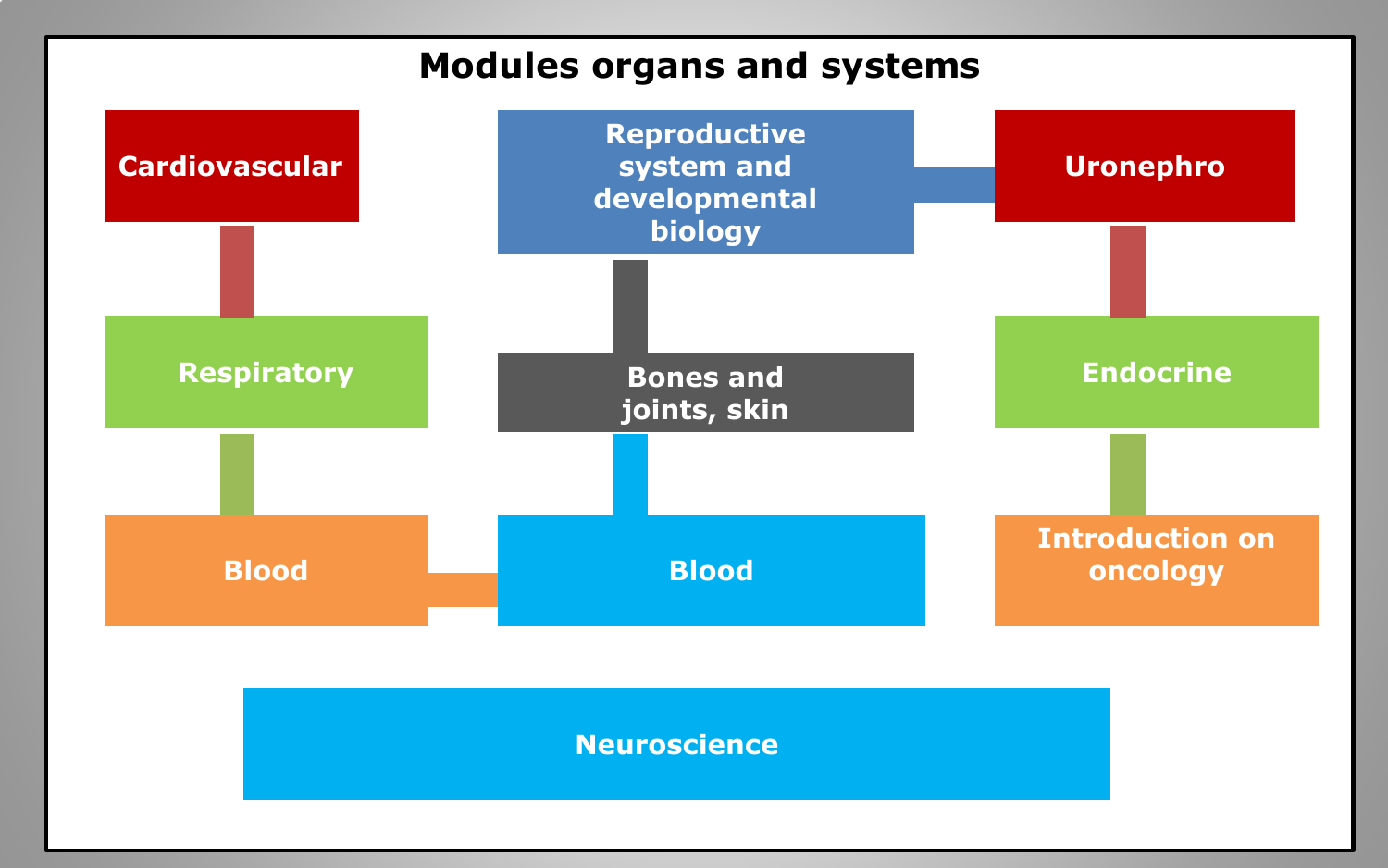

**Professionally-oriented language**

 $\mathcal{L} = \{ \mathcal{L} \mid \mathcal{L} = \mathcal{L} \}$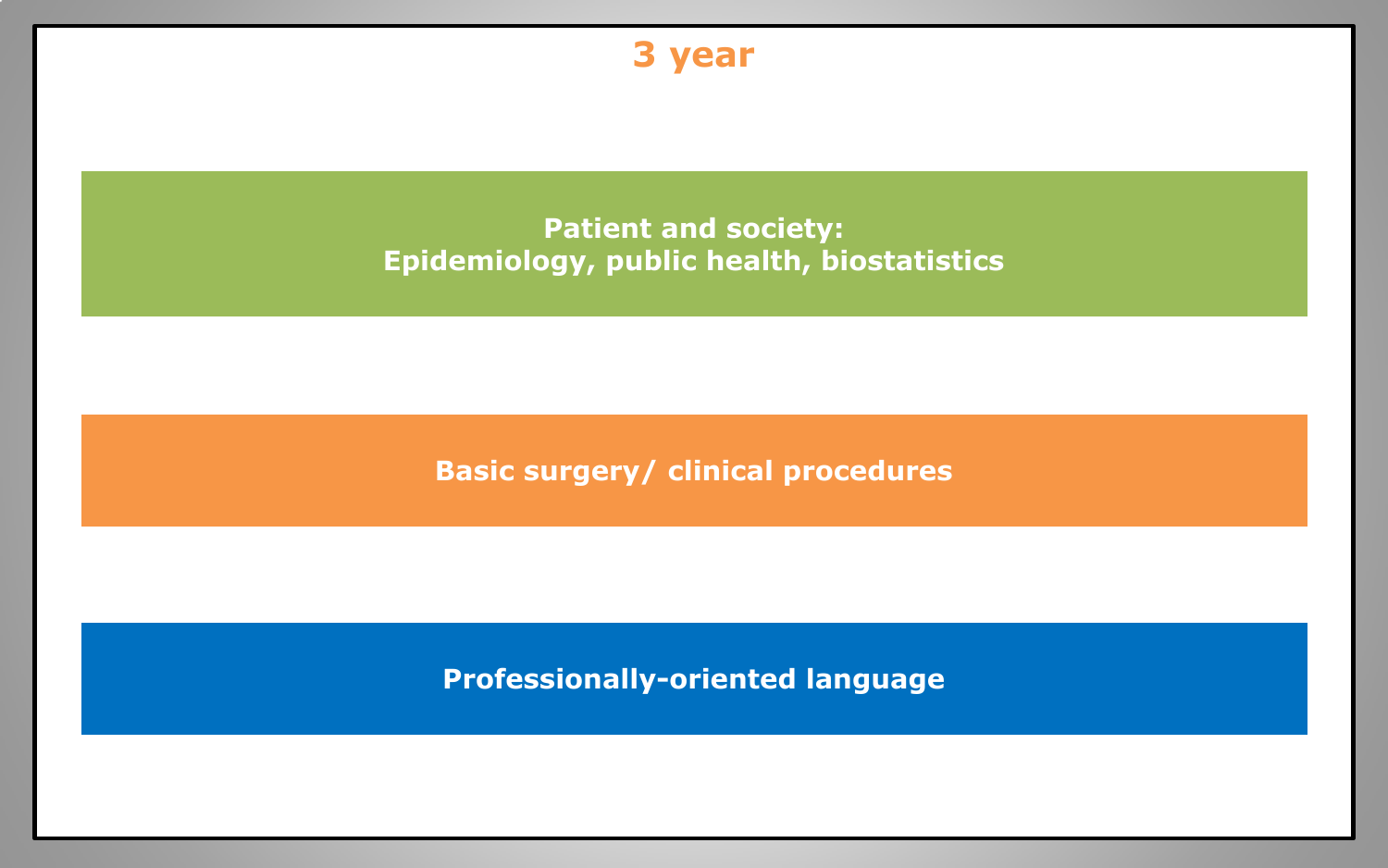